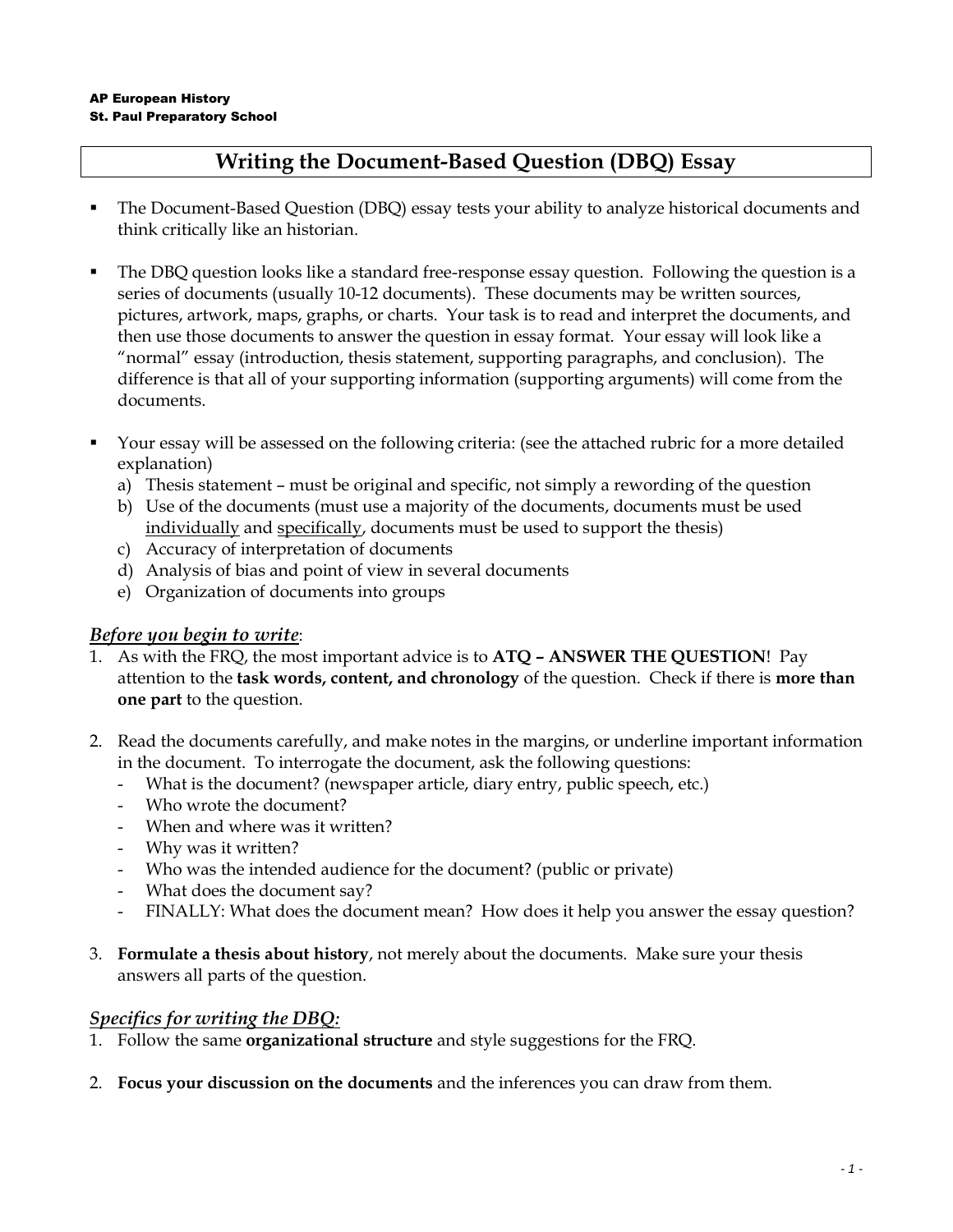- 3. If "Historical Background" information is provided, **DO NOT repeat it or summarize it** in your essay – it is provided solely to help YOU understand the documents. It is not a document itself.
- 4. Do not quote extensively **LONG QUOTATIONS ARE BAD**. At the most, you should quote a sentence. The reader wants to see that you understand and can interpret the document – simply rewriting the document does not demonstrate this skill!
- 5. A good DBQ **ANALYZES and DRAWS CONCLUSIONS** from the documents. Avoid the "laundry list" approach; that is, do not merely summarize each document individually without connecting them to larger groupings.
- 6. Look for trends of **change over time** in the documents (they will always be listed in chronological order). Sometimes change over time is not a relevant factor in the question, so LOOK for it, but do not force it if it is not there.
- 7. Refer to the content, or the author, of the document so **specifically** in your text that the reader cannot help but notice the document you are referring to without you having to cite it in parentheses.
	- **ALWAYS use the name** and **identifying information** about the author when you use a document. Example: "According to English Prime Minister Margaret Thatcher," or "A Catholic priest from Paris stated…"
	- NEVER cite a written document by the document number. If it is a written source, it should be referenced as shown above. ("Document 6" never said or did anything in history, but "Charles de Gaulle" did!) This shows that you are aware that the document was created by a real human being.
- 8. You must **refer to each document** in your groupings **individually and specifically**. (NEVER write "Documents 2, 5, 8, and 9 say….", or "Willy Brandt, Winston Churchill, and Jean Monnett all believe…."). Cite each document by the author's name, and DISCUSS EACH DOCUMENT INDIVIDUALLY.
- 9. According to the AP Readers, these are **"indicators of analysis"** that improve the quality of your essay:
	- analytical essay structure (thesis, discussion with evidence, conclusion)
	- organization of evidence (documents) into categories or groups, especially ones not specified in the essay itself
	- frequent reference to the terms of the question
	- combination/juxtaposition of the documents
	- recognition of contradictions, ambiguities, or nuances in the documents
	- reference to the POINT OF VIEW and the PURPOSE of the documents
- 10. Readers want to see that you can relate **one document to another**; that is, you can see that the documents are "talking to" each other, one document may support or refute another, or that the authors have similar backgrounds or biases. When you write about the documents, show that you see this connection between the documents. This can be done through organizing the documents into groups, or in directly linking one document to another (e.g., "Willy Brandt makes an argument similar to Winston Churchill's…").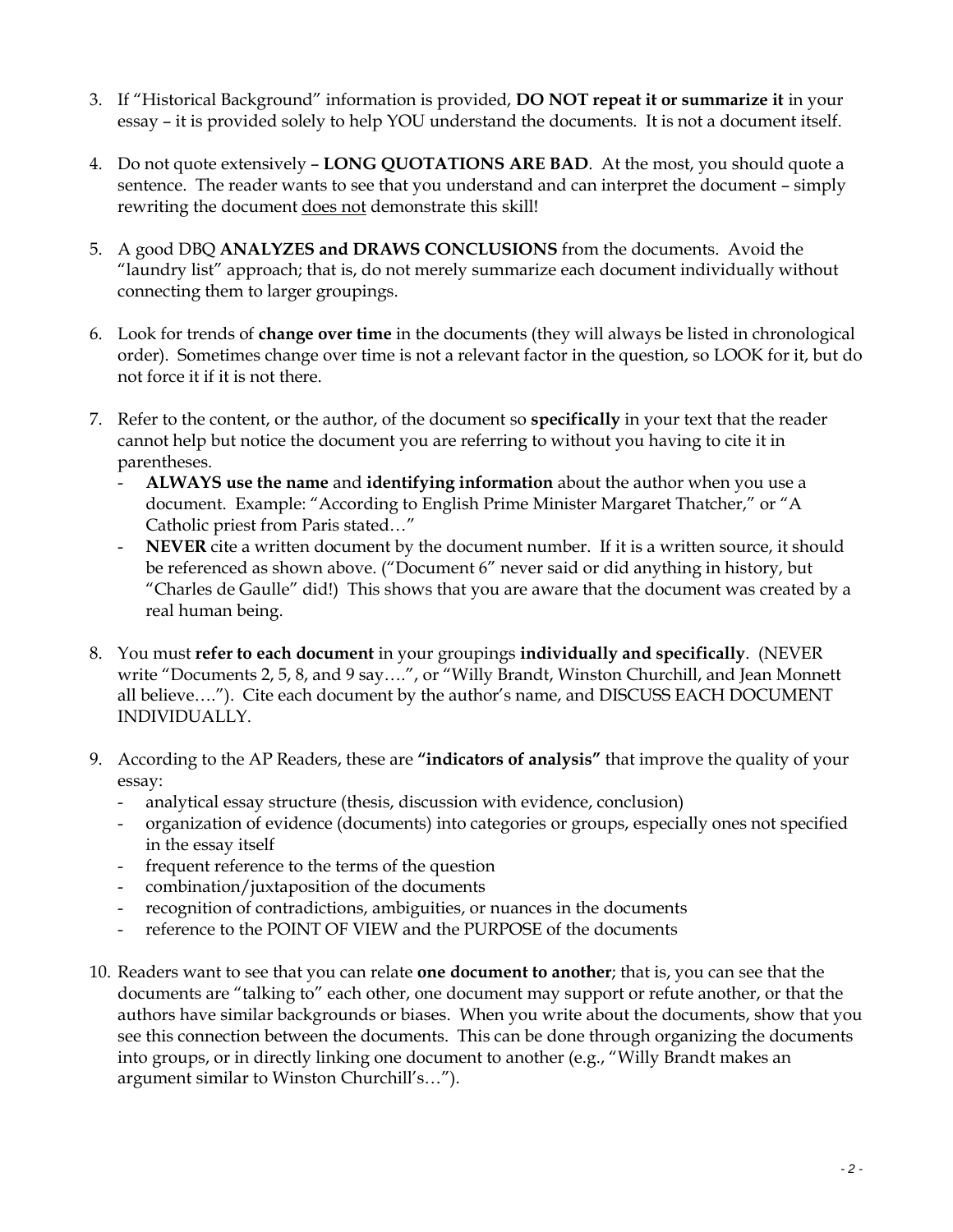11. You do not need to use any information outside of the documents to support your argument. If you have RELEVANT, SPECIFIC outside information that would DIRECTLY support your argument, include it if you have time.

### *Even more specific on the DBQ: Point of View*

The DBQ requires that you show evidence of understanding **Point of View** (POV) and **bias** in at least three specific instances in your essay. Here are some ways to apply POV.

- 1. You can reference the **internal bias** you see in the document. Examples of name calling, loaded language, and other kinds of rhetoric can betray the prejudices or biases of the author.
- 2. You can reference **external bias**. What is the author's self-interest that makes him or her say things they way he or she does? Do people of certain groups usually construe issues in certain ways? Consider the author's gender, class, nationality, religion, political affiliation, occupation, status, ethnicity, age, etc., and then determine if what they are saying may be biased based on their self-interests.
	- **CAUTION**: You do NOT want to try to determine an ulterior motive behind every document, or make sweeping generalizations about categories of people. **The document will reveal if there is bias or not**. You cannot simply say: "Henry VIII is a man and therefore hates women, and therefore is biased," or "All British people despise the French, so naturally…"
	- Example of appropriate analysis of external bias: "It is not surprising that X criticizes the growth of industry in Manchester, **since** he is a Romantic poet, and the Romantics detested the destruction of nature and its beauty."
- 3. You can write, "The author thinks (or says) X **because** he or she wants (or needs, or believes, or is) Y." According to the AP Readers, the idea is to "show awareness that the gender, occupation, class, religion, nationality, political position, or ethnic identity of the author may well have influenced the views expressed in the document." Again, make sure there is evidence within the document to support this.
	- Example:

"Baltasar Rusow, as a Lutheran pastor, was naturally upset by the celebration of a Saint's Day **because** Lutherans don't venerate saints."

- 4. IMPORTANT: **It does NOT count** as understanding Point of View if you **merely say what the author of a document thinks** (that is just summarizing the document, not analyzing it). You are using POV when your discussion **accounts for** what the authors are saying. Explain **WHY** someone holds a certain view, or speaks in a certain tone (as shown in the examples above).
	- Example of an attempt at POV that WOULD NOT RECEIVE CREDIT: "Baltasar Rusow's point of view is that people should not venerate saints." (This merely summarizes the document – the example under number 3 shows analysis, and therefore would receive credit).
- 5. **It is not enough to merely say that someone was "biased" or "prejudiced."** To earn credit you must give your reader **EVIDENCE** for asserting that someone is biased. The evidence may come from the document itself, or from your understanding of the external bias of the author.
- 6. You must **NOT accept every document as fact**. Pay attention to the circumstances behind the creation of the document and the goals of the author.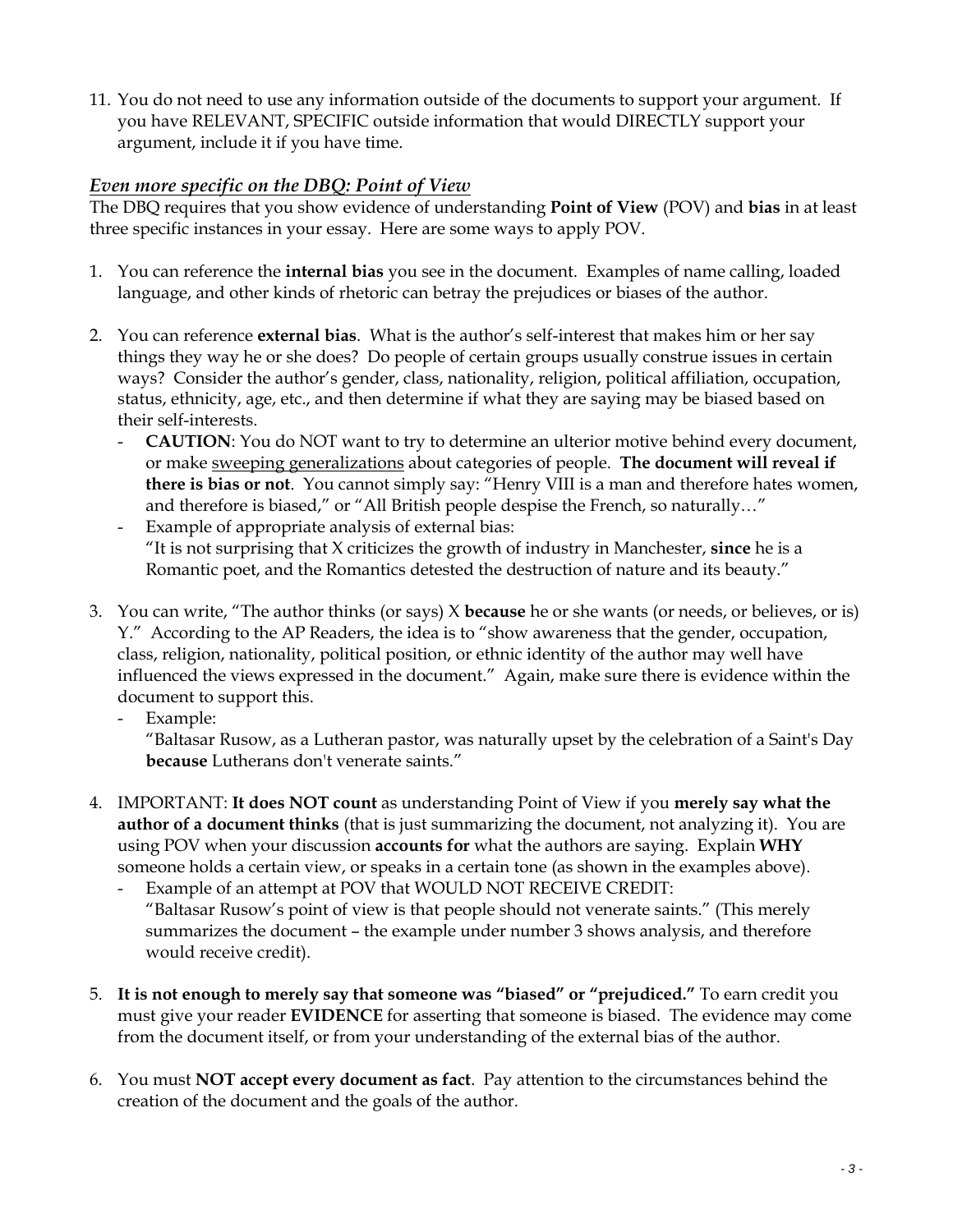- 7. You may **discuss the reliability and accuracy of a document**. According to the AP Readers, you should "critically examine the source for its reliability and accuracy by questioning whether the author of the document would be in a position to be accurate and/or would likely be telling the truth. The student can also evaluate the type of source, e.g., a personal letter or an official report, showing an understanding that different types of sources vary in their probability of reliability."
	- Examples:

"R. Lassels's report of the Carnival celebrations in Italy is probably accurate because as an outside observer, he is more objective."

"R. Lassels's report of the Carnival celebrations in Italy is probably inaccurate because as an outside observer, he would not fully understand local customs."

- **Caution**: Sometimes students will write that a document is accurate because it comes from the time period that the question is asking about, and therefore reflects what people were thinking at the time. This is NOT ENOUGH to receive credit. All of the documents are from the time period – go beyond this and show a higher level of analysis.
- 8. You can **group some documents by type of author**. When you do so, you show awareness that certain types of authors, by being in that certain type, will share and express similar views. *Regardless of the number of documents in the group, this counts as ONE INSTANCE of analyzing POV.*
- 9. You may **group and evaluate documents by type of document**. Public documents such as government statistics may be compared to private documents such as diaries or letters. *Regardless of the number of documents in the group, this counts as ONE INSTANCE of analyzing POV.*
- 10. **Final important note**: "Bias" = noun, as in "Joe demonstrates bias." "Biased" = adjective, as in "Joe is biased." NEVER WRITE "Joe is bias," "This document is bias." NEVER!

### *Even more specific on the DBQ: Grouping Documents*

You are required to explicitly organize the documents into at least three appropriate groups.

- 1. It takes at least **two documents** analyzed properly to make a group.
- 2. Your groupings need to be **RELEVANT and VALID** for the question being answered. You may not just discuss authors whose last names begin with "Q" and get credit for a valid grouping. You must demonstrate understanding of how the documents relate to one another.
- 3. Here are some ways to group documents:
	- SIMILARITY OF OPINION expressed by authors e.g., economic concerns, social, religious, political, pro/con on an issue, etc.
	- TYPE, i.e., letter, book, diary, political platform, government document, statistics, newspaper account, business records, etc.
	- GENDER, EDUCATION, OCCUPATION, SOCIAL/ECONOMIC CLASS of the author
	- TIME PERIOD in which they were written (very effective for showing change over time)
	- IDEOLOGY, NATIONALITY, RELIGION of author
	- LOCATION of author, e.g., rural, urban, Paris
	- IDEAS contained in the document
	- Sometimes the wording of the question will indicate how to organize the essay and groupings (e.g., social, political, and economic concerns…)